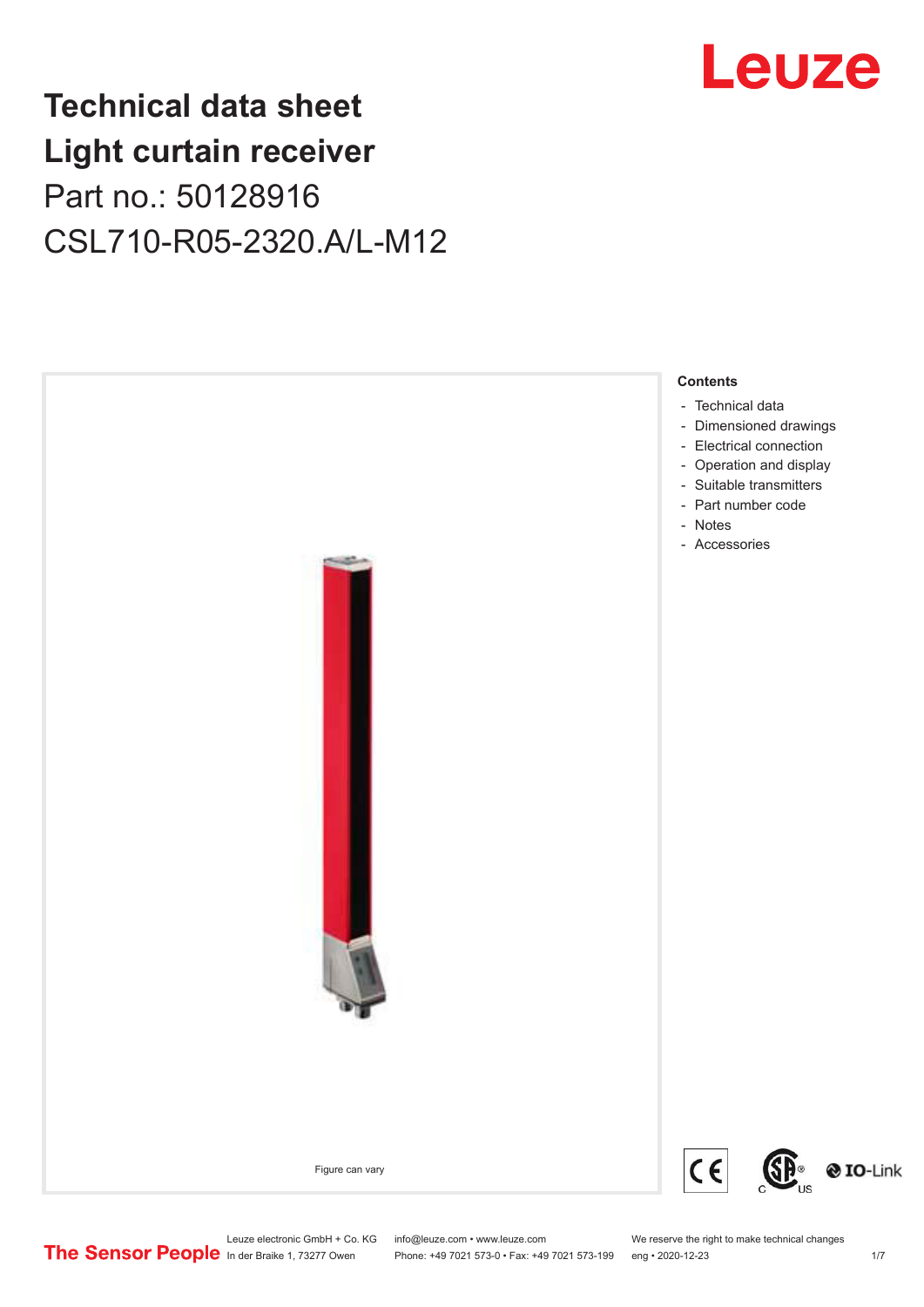## <span id="page-1-0"></span>**Technical data**

# Leuze

| 710<br>Throughbeam principle<br>Receiver<br>Precise object detection<br>Crossed-beam scanning<br>Diagonal-beam scanning<br>Parallel-beam scanning<br>Guaranteed operating range |
|---------------------------------------------------------------------------------------------------------------------------------------------------------------------------------|
|                                                                                                                                                                                 |
|                                                                                                                                                                                 |
|                                                                                                                                                                                 |
|                                                                                                                                                                                 |
|                                                                                                                                                                                 |
|                                                                                                                                                                                 |
|                                                                                                                                                                                 |
|                                                                                                                                                                                 |
|                                                                                                                                                                                 |
|                                                                                                                                                                                 |
| 0.13.5m                                                                                                                                                                         |
| Typical operating range                                                                                                                                                         |
| 0.14.5m                                                                                                                                                                         |
| 2,320 mm                                                                                                                                                                        |
| 464 Piece(s)                                                                                                                                                                    |
| 5 <sub>mm</sub>                                                                                                                                                                 |
|                                                                                                                                                                                 |
|                                                                                                                                                                                 |
| $10 \text{ mm}$                                                                                                                                                                 |
|                                                                                                                                                                                 |
| Polarity reversal protection                                                                                                                                                    |
| Short circuit protected                                                                                                                                                         |
| <b>Transient protection</b>                                                                                                                                                     |
|                                                                                                                                                                                 |
| 18  30 V, DC                                                                                                                                                                    |
|                                                                                                                                                                                 |
| 0  15 %, From U <sub>B</sub><br>0  435 mA, The specified values refer                                                                                                           |
| to the entire package consisting of trans-<br>mitter and receiver.                                                                                                              |
|                                                                                                                                                                                 |
|                                                                                                                                                                                 |
| 100 mA                                                                                                                                                                          |
| $6,000 \Omega$                                                                                                                                                                  |
| Number of inputs/outputs selectable 4 Piece(s)                                                                                                                                  |
| DC                                                                                                                                                                              |
| Typ. $U_B / 0 V$                                                                                                                                                                |
| DC                                                                                                                                                                              |
| high: ≥6V                                                                                                                                                                       |
| low: $\leq 4V$                                                                                                                                                                  |
|                                                                                                                                                                                 |
| 01ms                                                                                                                                                                            |
|                                                                                                                                                                                 |
|                                                                                                                                                                                 |
| 400 ms                                                                                                                                                                          |
| 14.32 ms                                                                                                                                                                        |
| 30 µs                                                                                                                                                                           |
|                                                                                                                                                                                 |
|                                                                                                                                                                                 |
|                                                                                                                                                                                 |

| <b>IO-Link</b>               |                              |
|------------------------------|------------------------------|
| COM mode                     | COM <sub>2</sub>             |
|                              | COM <sub>3</sub>             |
| Specification                | V1.0.1                       |
|                              | V1.1                         |
| Min. cycle time              | $COM2 = 2.3$ ms              |
| <b>Service interface</b>     |                              |
| <b>Type</b>                  | IO-Link                      |
| <b>IO-Link</b>               |                              |
| <b>Function</b>              | Configuration via software   |
|                              | Service                      |
| <b>Connection</b>            |                              |
| <b>Number of connections</b> | 2 Piece(s)                   |
| Plug outlet                  | Axial                        |
|                              |                              |
| <b>Connection 1</b>          |                              |
| <b>Function</b>              | Configuration interface      |
|                              | Signal IN                    |
|                              | Signal OUT                   |
|                              | Voltage supply               |
| <b>Type of connection</b>    | Connector                    |
| <b>Thread size</b>           | M <sub>12</sub><br>Male      |
| Type<br><b>Material</b>      | Metal                        |
| No. of pins                  | 8-pin                        |
| Encoding                     | A-coded                      |
|                              |                              |
| <b>Connection 2</b>          |                              |
| <b>Function</b>              | Connection to transmitter    |
| <b>Type of connection</b>    | Connector                    |
| <b>Thread size</b>           | M <sub>12</sub>              |
| Type                         | Female                       |
| <b>Material</b>              | Metal                        |
| No. of pins                  | 5-pin                        |
| Encoding                     | A-coded                      |
| <b>Mechanical data</b>       |                              |
| Design                       | Cubic                        |
| Dimension (W x H x L)        | 29 mm x 54.8 mm x 2,393 mm   |
| <b>Housing material</b>      | Metal                        |
| <b>Metal housing</b>         | Aluminum                     |
| Lens cover material          | Plastic / PMMA               |
| Net weight                   | 2,350 g                      |
| <b>Housing color</b>         | Red                          |
| Type of fastening            | Groove mounting              |
|                              | Via optional mounting device |
| <b>Operation and display</b> |                              |
| Type of display              | LED                          |
|                              | OLED display                 |
| <b>Number of LEDs</b>        | 2 Piece(s)                   |
| Type of configuration        | Software                     |
|                              | Teach-in                     |
| <b>Operational controls</b>  | Membrane keyboard            |
|                              |                              |

Leuze electronic GmbH + Co. KG info@leuze.com • www.leuze.com We reserve the right to make technical changes In der Braike 1, 73277 Owen Phone: +49 7021 573-0 • Fax: +49 7021 573-199 eng • 2020-12-23 2/7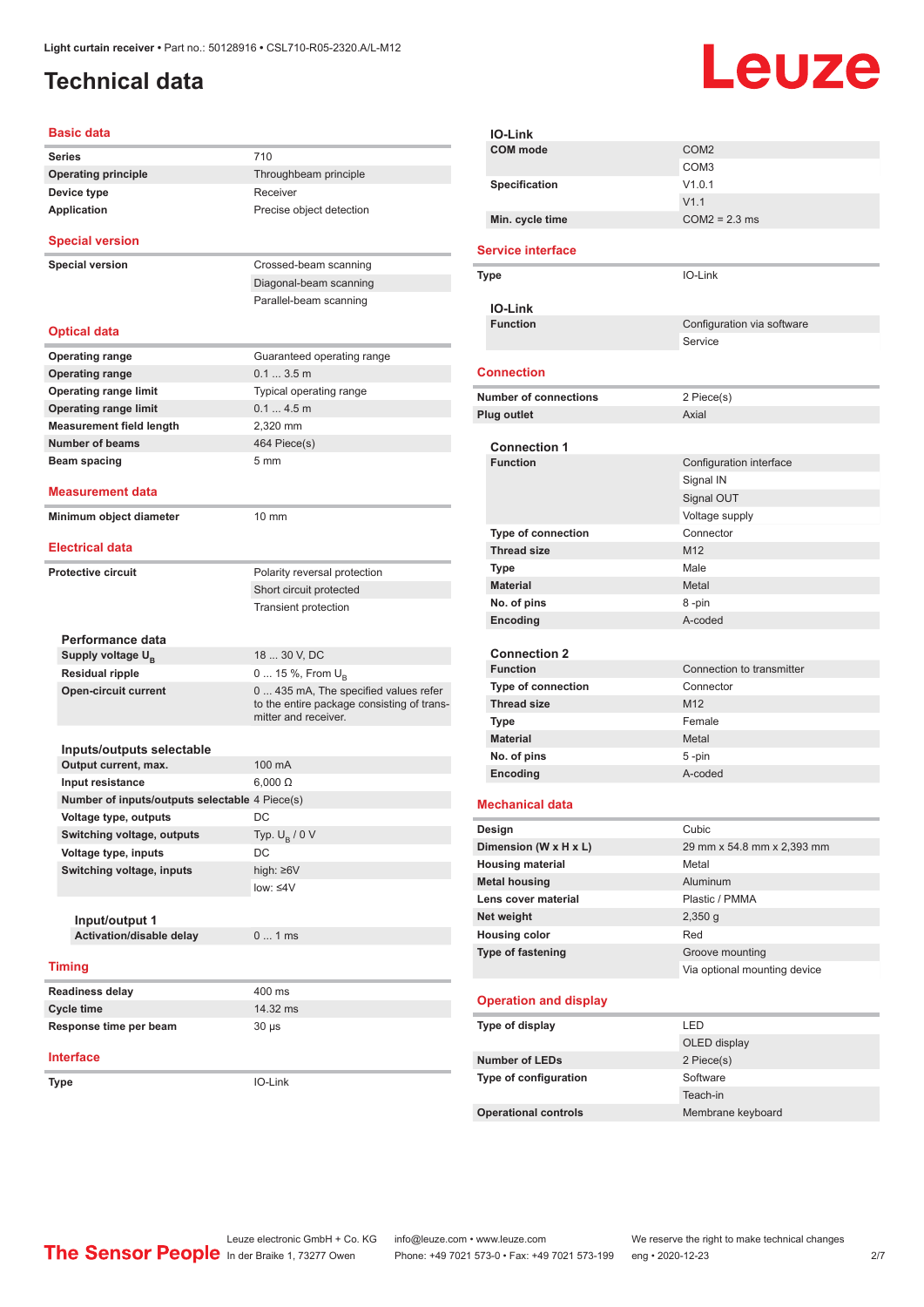## **Technical data**

## Leuze

#### **Environmental data**

| Ambient temperature, operation | $-30$ 60 °C    |  |
|--------------------------------|----------------|--|
| Ambient temperature, storage   | $-40$ 70 °C    |  |
| <b>Certifications</b>          |                |  |
| Degree of protection           | IP 65          |  |
| <b>Protection class</b>        | $\mathbf{III}$ |  |
| <b>Certifications</b>          | c CSA US       |  |
| <b>Standards applied</b>       | IEC 60947-5-2  |  |

#### **Classification**

| <b>Customs tariff number</b> | 90314990 |
|------------------------------|----------|
| eCl@ss 5.1.4                 | 27270910 |
| eCl@ss 8.0                   | 27270910 |
| eCl@ss 9.0                   | 27270910 |
| eCl@ss 10.0                  | 27270910 |
| eCl@ss 11.0                  | 27270910 |
| <b>ETIM 5.0</b>              | EC002549 |
| <b>ETIM 6.0</b>              | EC002549 |
| <b>ETIM 7.0</b>              | EC002549 |
|                              |          |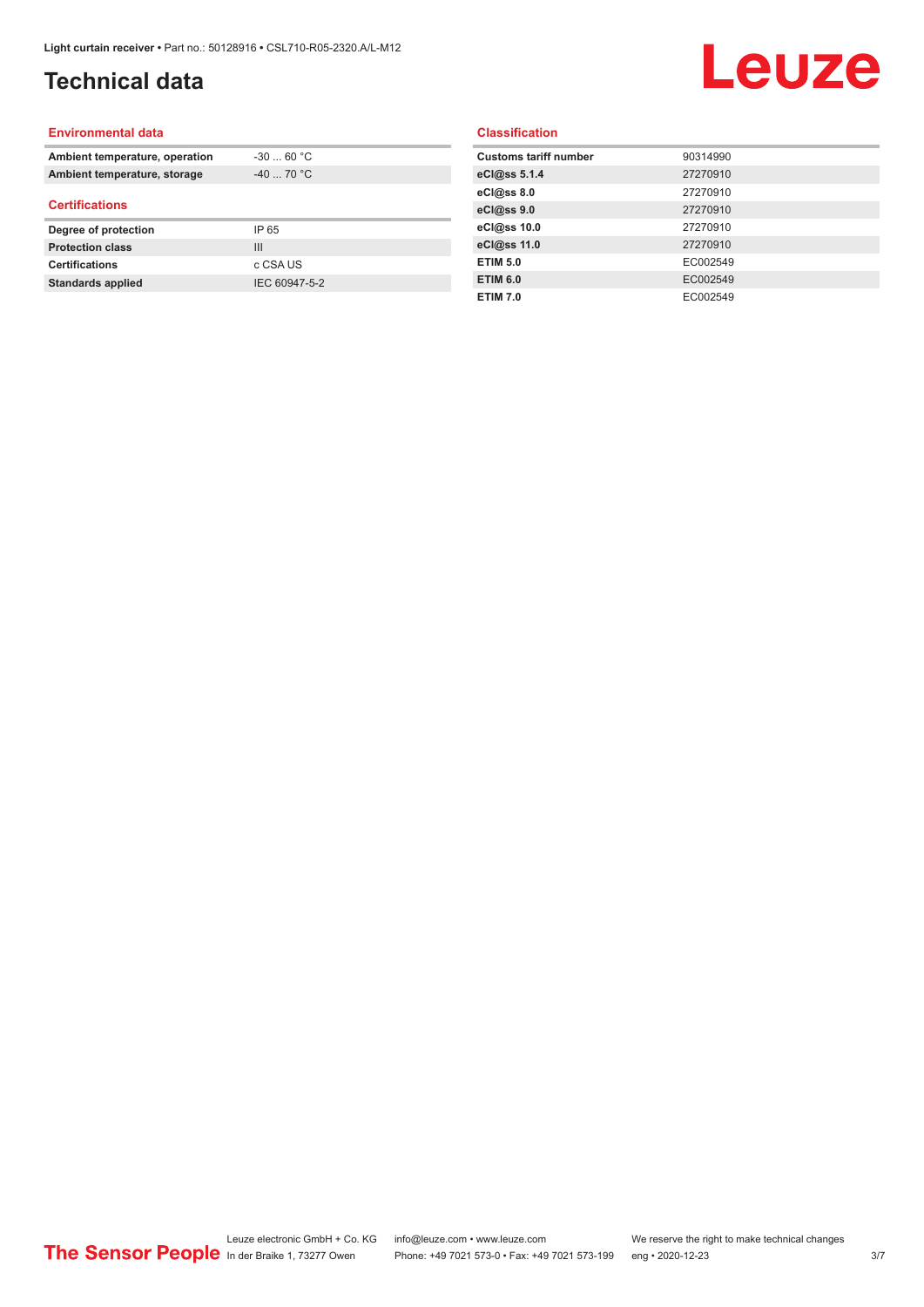### <span id="page-3-0"></span>**Dimensioned drawings**

All dimensions in millimeters



- A Beam spacing 5 mm
- B Measurement field length 2320 mm
- F M6 thread
- G Fastening groove
- L Profile length 2328 mm
- T Transmitter
- R Receiver
- Y





A PWR / SW IN / OUT

Leuze electronic GmbH + Co. KG info@leuze.com • www.leuze.com We reserve the right to make technical changes<br>
The Sensor People in der Braike 1, 73277 Owen Phone: +49 7021 573-0 • Fax: +49 7021 573-199 eng • 2020-12-23

Phone: +49 7021 573-0 • Fax: +49 7021 573-199 eng • 2020-12-23 4/7

## **Leuze**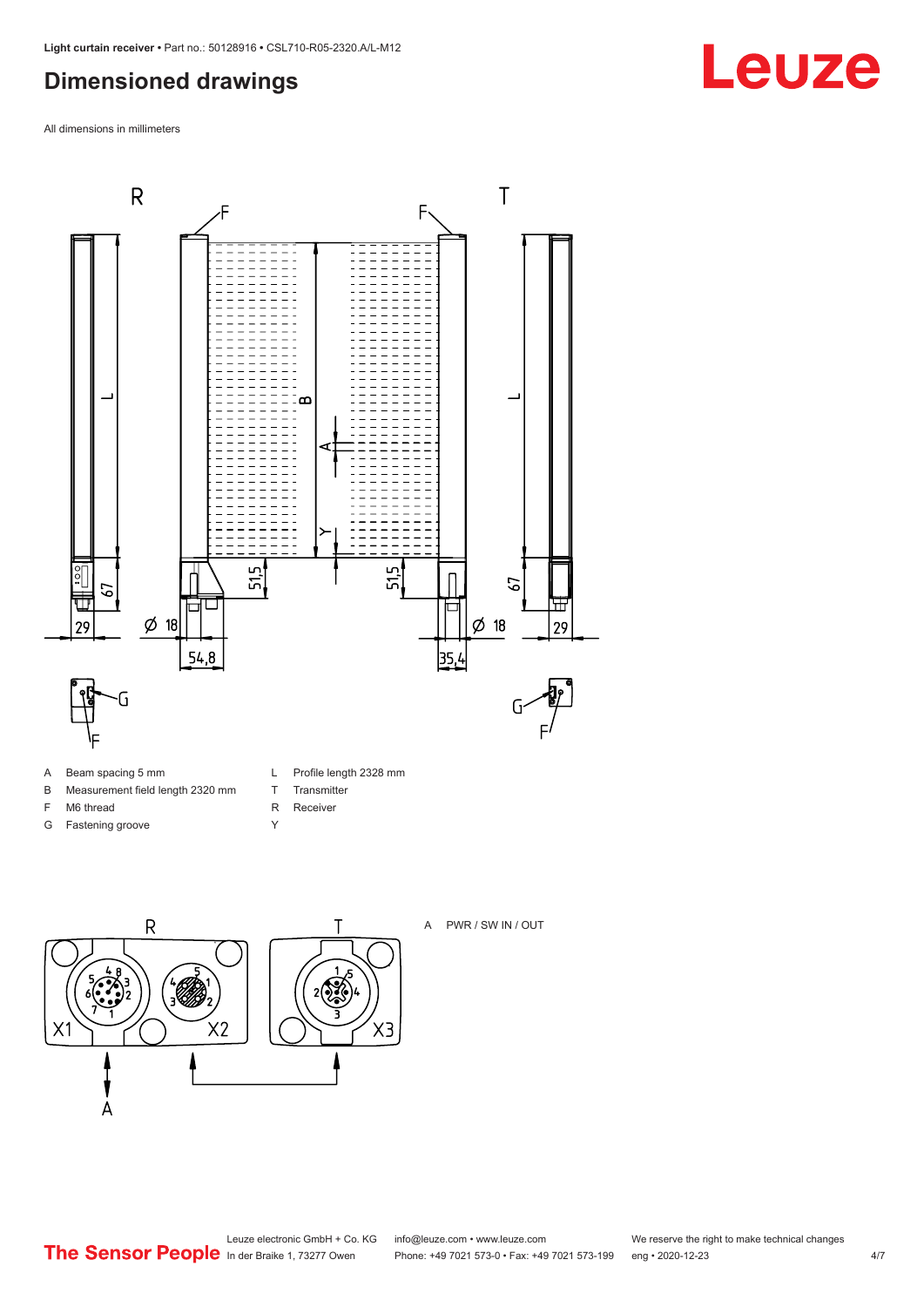### <span id="page-4-0"></span>**Electrical connection**

#### **Connection 1**

| <b>Function</b>           | Configuration interface |
|---------------------------|-------------------------|
|                           | Signal IN               |
|                           | Signal OUT              |
|                           | Voltage supply          |
| <b>Type of connection</b> | Connector               |
| <b>Thread size</b>        | M12                     |
| <b>Type</b>               | Male                    |
| <b>Material</b>           | Metal                   |
| No. of pins               | 8-pin                   |
| Encoding                  | A-coded                 |

#### **Pin Pin assignment**

|                | $V +$           |
|----------------|-----------------|
| $\overline{2}$ | IO <sub>1</sub> |
| 3              | GND             |
| $\overline{4}$ | IO-Link         |
| 5              | IO <sub>2</sub> |
| 6              | IO3             |
|                | IO4             |
| 8              | <b>GND</b>      |

#### **Connection 2**

| <b>Function</b>           | Connection to transmitter |
|---------------------------|---------------------------|
| <b>Type of connection</b> | Connector                 |
| <b>Thread size</b>        | M <sub>12</sub>           |
| <b>Type</b>               | Female                    |
| <b>Material</b>           | Metal                     |
| No. of pins               | $5$ -pin                  |
| Encoding                  | A-coded                   |

#### **Pin Pin assignment**

|--|

## **Operation and display**

| <b>LED</b>     | Display                  | <b>Meaning</b>                         |
|----------------|--------------------------|----------------------------------------|
|                | Green, continuous light  | Operational readiness                  |
|                | Green, flashing          | Teach / error                          |
| $\overline{2}$ | Yellow, continuous light | Light path free, with function reserve |
|                | Yellow, flashing         | No function reserve                    |
|                | Off                      | Object detected                        |



2



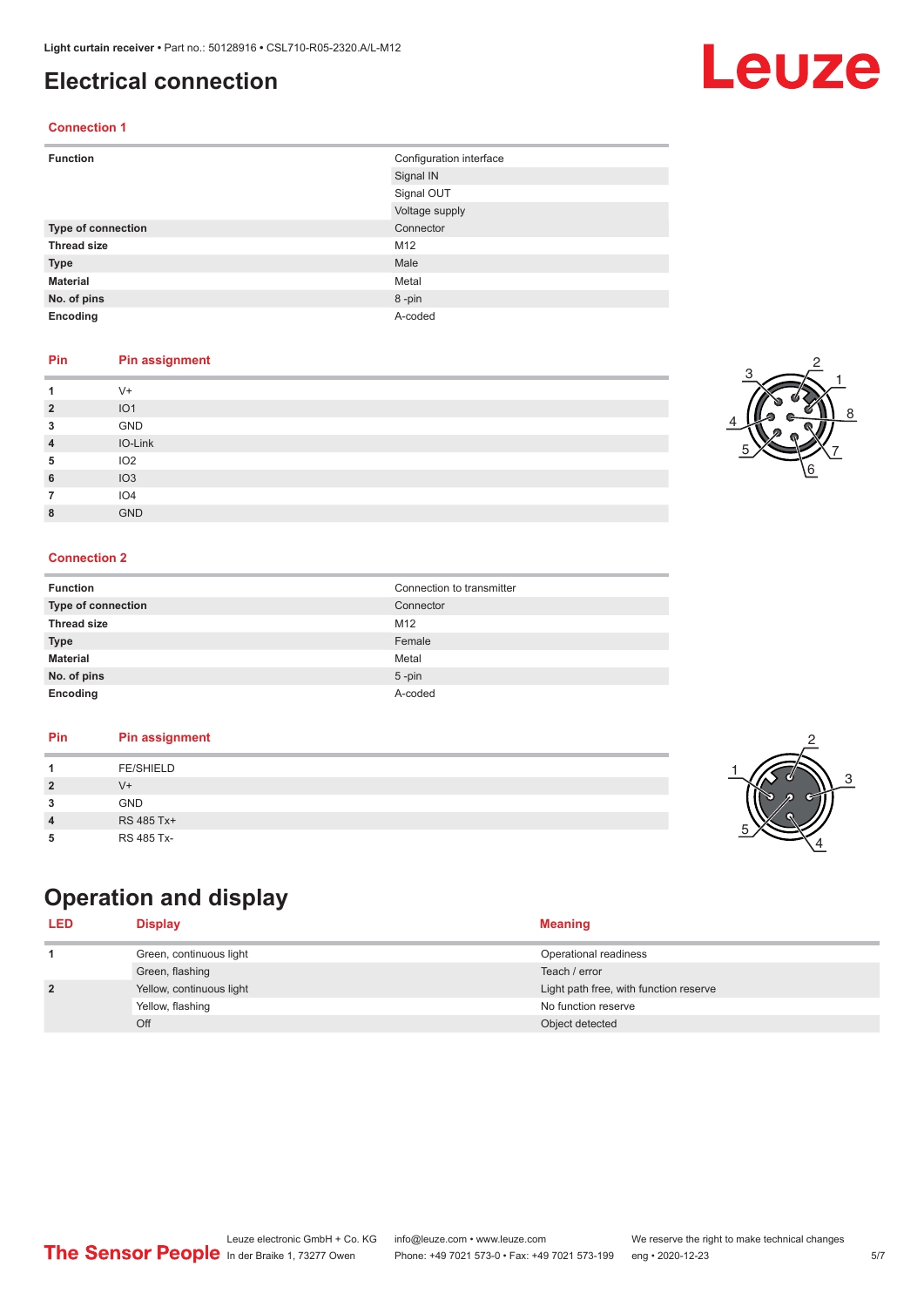### <span id="page-5-0"></span>**Suitable transmitters**

## Leuze

|  | Part no. | <b>Designation</b>        | <b>Article</b>               | <b>Description</b>                                                                                                                                                                                      |
|--|----------|---------------------------|------------------------------|---------------------------------------------------------------------------------------------------------------------------------------------------------------------------------------------------------|
|  | 50129004 | CSL710-T05-2320.A-<br>M12 | Light curtain<br>transmitter | Application: Precise object detection<br>Special version: Parallel-beam scanning, Crossed-beam scanning, Diagonal-<br>beam scanning<br>Operating range: 0.1  3.5 m<br>Connection: Connector, M12, 5-pin |

### **Part number code**

Part designation: **CSL710-XYY-ZZZZ.A/B-CCC**

| <b>CSL710</b>             | <b>Operating principle</b><br>CSL: switching light curtain of the 710 series               |
|---------------------------|--------------------------------------------------------------------------------------------|
| $\boldsymbol{\mathsf{X}}$ | <b>Function classes</b><br>T: transmitter<br>R: receiver                                   |
| YY                        | <b>Beam spacing</b><br>$05:5 \, \text{mm}$<br>$10:10 \, \text{mm}$<br>20:20 mm<br>40:40 mm |
| <b>ZZZZ</b>               | Measurement field length [mm], dependent on beam spacing<br>Value, see technical data      |
| Α                         | Equipment<br>A: connector outlet, axial                                                    |
| B                         | Interface<br>L: IO-Link                                                                    |
| <b>CCC</b>                | <b>Electrical connection</b><br>M12: M12 connector                                         |

| <b>Note</b>                                                                                       |
|---------------------------------------------------------------------------------------------------|
| Vector A list with all available device types can be found on the Leuze website at www.leuze.com. |

### **Notes**

| <b>Observe intended use!</b>                                                                                                                                                                                                     |
|----------------------------------------------------------------------------------------------------------------------------------------------------------------------------------------------------------------------------------|
| $\%$ This product is not a safety sensor and is not intended as personnel protection.<br>$\%$ The product may only be put into operation by competent persons.<br>$\%$ Only use the product in accordance with its intended use. |

|  | <b>For UL applications:</b>                                                                                                                                                                                                                                                                   |
|--|-----------------------------------------------------------------------------------------------------------------------------------------------------------------------------------------------------------------------------------------------------------------------------------------------|
|  | $\%$ For UL applications, use is only permitted in Class 2 circuits in accordance with the NEC (National Electric Code).<br>These proximity switches shall be used with UL Listed Cable assemblies rated 30V, 0.5A min, in the field installation, or equivalent (categories: CYJV/<br>$\phi$ |
|  | CYJV7 or PVVA/PVVA7)                                                                                                                                                                                                                                                                          |